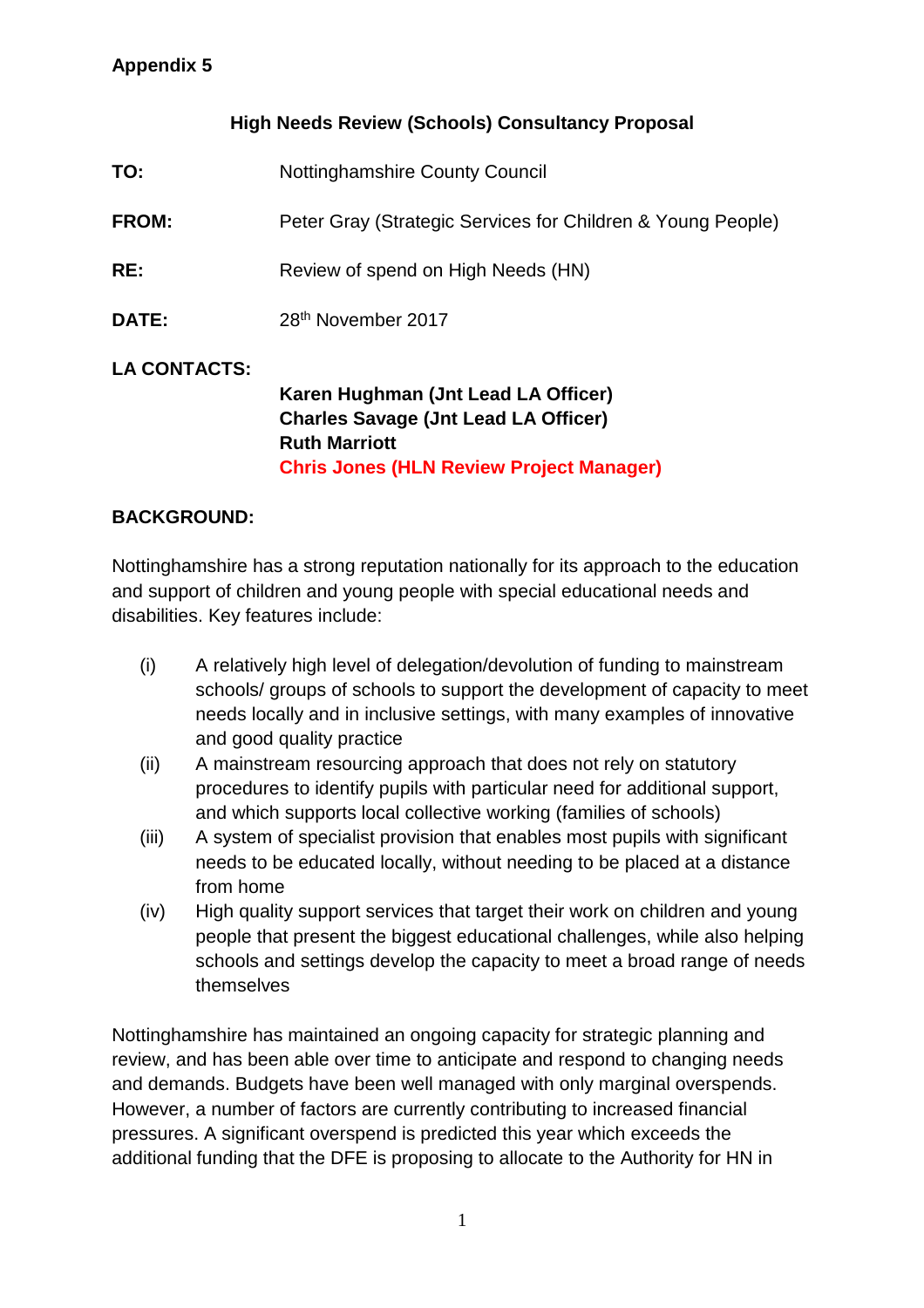## **Appendix 5**

 $2018/19$  (£2.7m<sup>1</sup>). Initial analysis by officers suggests the following as being particularly relevant:

- (i) Some increase in the numbers of children and young people with complex and significant needs
- (ii) Increased demands on levels of attainment in mainstream schools which are affecting their capacity to be inclusive
- (iii) Increased pressure for statutory assessment following the introduction of the national SEND reforms
- (iv) Increased parental expectations that pupils will stay on in specialist educational provision post 16 and beyond
- (v) A "modernisation" of the work-force in the Authority's SEN casework team has led to a less experienced and professionally trained workforce overall and has made challenging schools on inclusion practice more difficult

The biggest increase in spend is on placements in independent/non-maintained special schools. However, this is linked to a broader increase in provision demands, with some pupils being placed in this kind of provision because local special schools are full.

The Authority has decided to commission an external review of its HN spend which will look at some of these factors in more detail. It is also expected to provide some comparisons of spend/pressures against other similar Authorities (Derbyshire, Lancashire, Lincolnshire, Staffordshire etc) and across different areas of the county. Officers are keen to engage with schools and other stakeholders to help clarify the issues and identify a viable way forward. A series of meetings are planned for Spring Term 2018 and the review will inform and be informed by these. The review will culminate in a report to Schools Forum in April 2018, with an Executive Summary to be distributed more broadly.

# **CONSULTANT CONTRIBUTION**

The Authority is keen to engage a consultant to carry out this review, who has national experience of HN expenditure issues, as well as a good knowledge of the local context. Peter Gray (Senior Consultant: SSCYP) has been approached with this in mind. The following is based on initial discussions with key LA contacts (Karen Hughman (StSS), Ruth Marriott (ICDS / Commissioning) and Charles Savage (EPS)).

### **Suggested methodology:**

 $\overline{a}$ <sup>1</sup> This reflects a growth in overall population  $(2-18)$  and some adjustment for Authorities that have been funded below the levels indicated by the new national HN funding formula.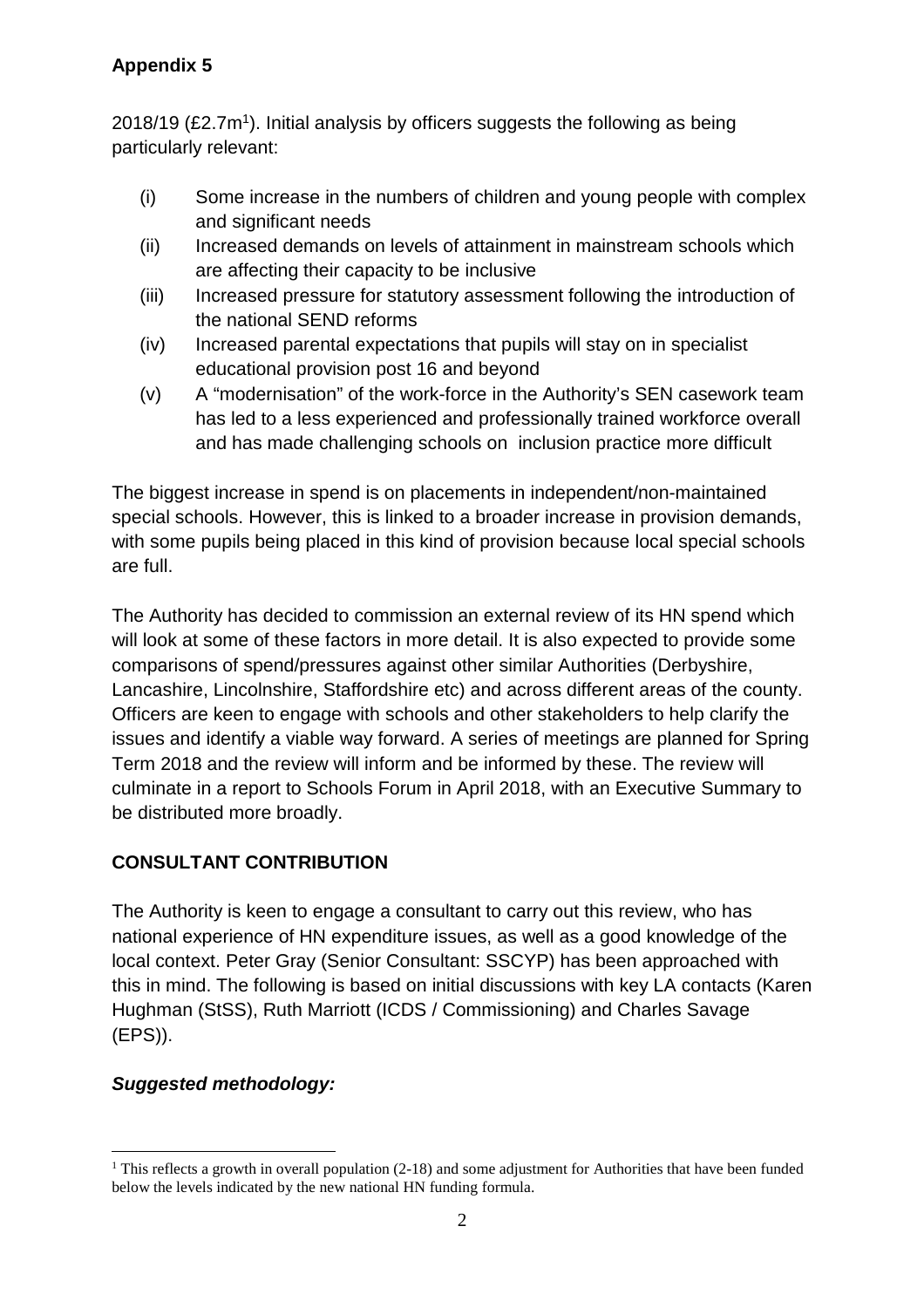# **Appendix 5**

The review would be carried out in 3 phases:

Phase 1: Interviews with managers/senior officers and benchmarking:

These would include the following (as well as those already interviewed):

Service Director (Education) and Team Manager of Education Improvement Service Group Manager (ICDS) and Team Managers (ICDS) Service Director (Commissioning and Resources) and Group Manager (Commissioning) Head of Schools and Families Specialist Service Early Years officer Post 16 officer Schools Finance Officer and relevant colleague(s)

Benchmarking would be in liaison with Finance Officers and include:

Reference to latest DFE HN Benchmarking tool for named group of Authorities Clarification of HN 'spend' for each Area of the county Comparison to expected Area share of overall spend, using national HN funding indicators

Phase 2: Meetings with groups of stakeholders:

This would include:

Involvement in cross-phase Area meetings with Heads, SBAP Partnership Leads, **SENCos** 

Meeting with special school Heads Meeting with CEOs of MATs, with Service Director (Education) and Diocese reps Meeting with Family SENCos (area nominees/volunteers) Meeting with SBAP leads (volunteers) Meeting with FE college managers Meeting with group of EYs providers Meeting with group of parents (organised by Parent Carer Forum) Attendance at EPS management meeting Meeting with group of SEN caseworkers Meeting with group of SFSS practitioners

Phase 3: Review report and feedback:

A draft report would be produced for senior officer consideration before presentation to Schools Forum. This would provide an overview of key issues and recommendations for action. A shorter version would be drafted for broader